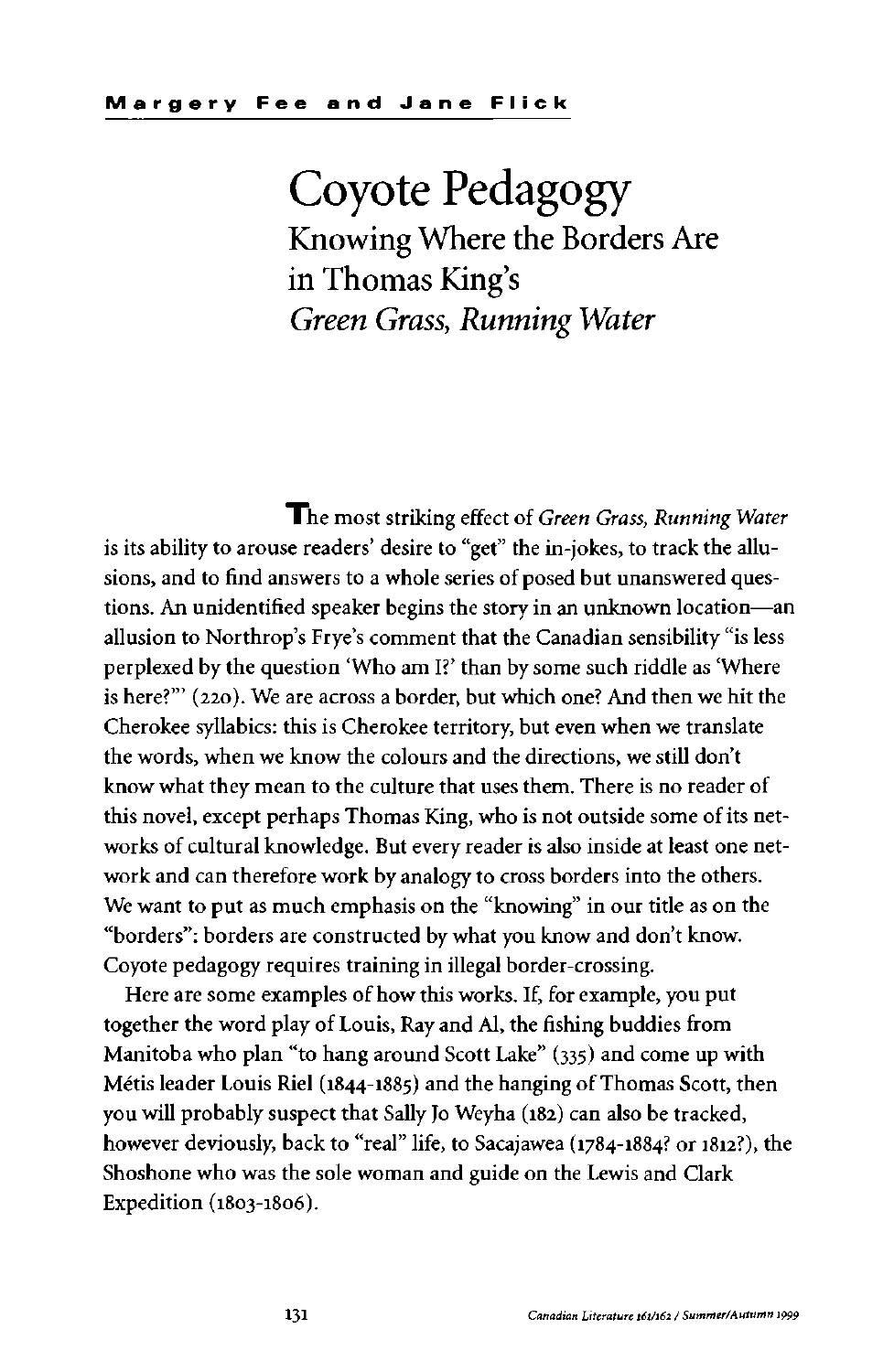If you get Clifford Sifton, then you might suspect that King has drawn Bill Bursum (80) from "real" life. Sifton (1861-1929) was an aggressive promoter of white settlement (and Native displacement) through the Prairie West Movement. He was also Federal Minister of the Interior and Superintendent of Indian Affairs in Wilfrid Laurier's government (1896- 1905). That the historical Sifton was quite deaf is apt—many characters in this novel don't listen when they should. Bill Bursum? He is Sifton, American Style. The historical Bursum was Holm O. Bursum (1867-1953), a senator from New Mexico, who advocated the development of New Mexico's mineral resources. He proposed the infamous Bursum Bill of 1921, which aimed to give Pueblo land and water rights to non-Indians (Sturtevant). And Buffalo Bill (43) is an appropriate nickname for the proprietor of the Home Entertainment Barn, as the Wild West Shows of the original Buffalo Bill, William R Cody (1846-1917), provided subject matter for many a male fantasy in dime novel or movie.

King's strategy for writing for an audience primarily composed of the uninformed is not to pander to its preconceptions or to produce explanations, but to entice, even trick this audience into finding out for themselves. The reward for following King's merry chase is the pure pleasure of getting the point or the joke, the pleasure of moving across the border separating insider and outsider. Borders make us stupid and allow us to remain so if we let them. Lionel, told that "Massasoit was the Indian who greeted the Europeans at Plymouth Rock" responds "I'm Canadian" (58). This is not so much an explanation of his ignorance as a defence of it. Remember, Lionel wants to be white even if to do this requires paying no attention at all to what is going on around him and falling asleep during his Aunt Norma's frequent instruction sessions. King similarly bombards us with allusions to what is basic general knowledge for at least three distinct groups: Canadians, Americans, and Native North Americans. Anyone who wants to understand (or teach) the novel has to be prepared to cross the political border between the two countries, the disciplinary borders between English literature, Native Studies, and Anthropology, the literary border between Canadian and American literature. The most important border is between white ignorance and red knowledge: for King this is not a border that Euro-North Americans can cross without passing an IQ test. And this means, as the narrator says to Coyote "pay attention ... or we'll have to do this again" (104) and "forget being helpful and listen" (229).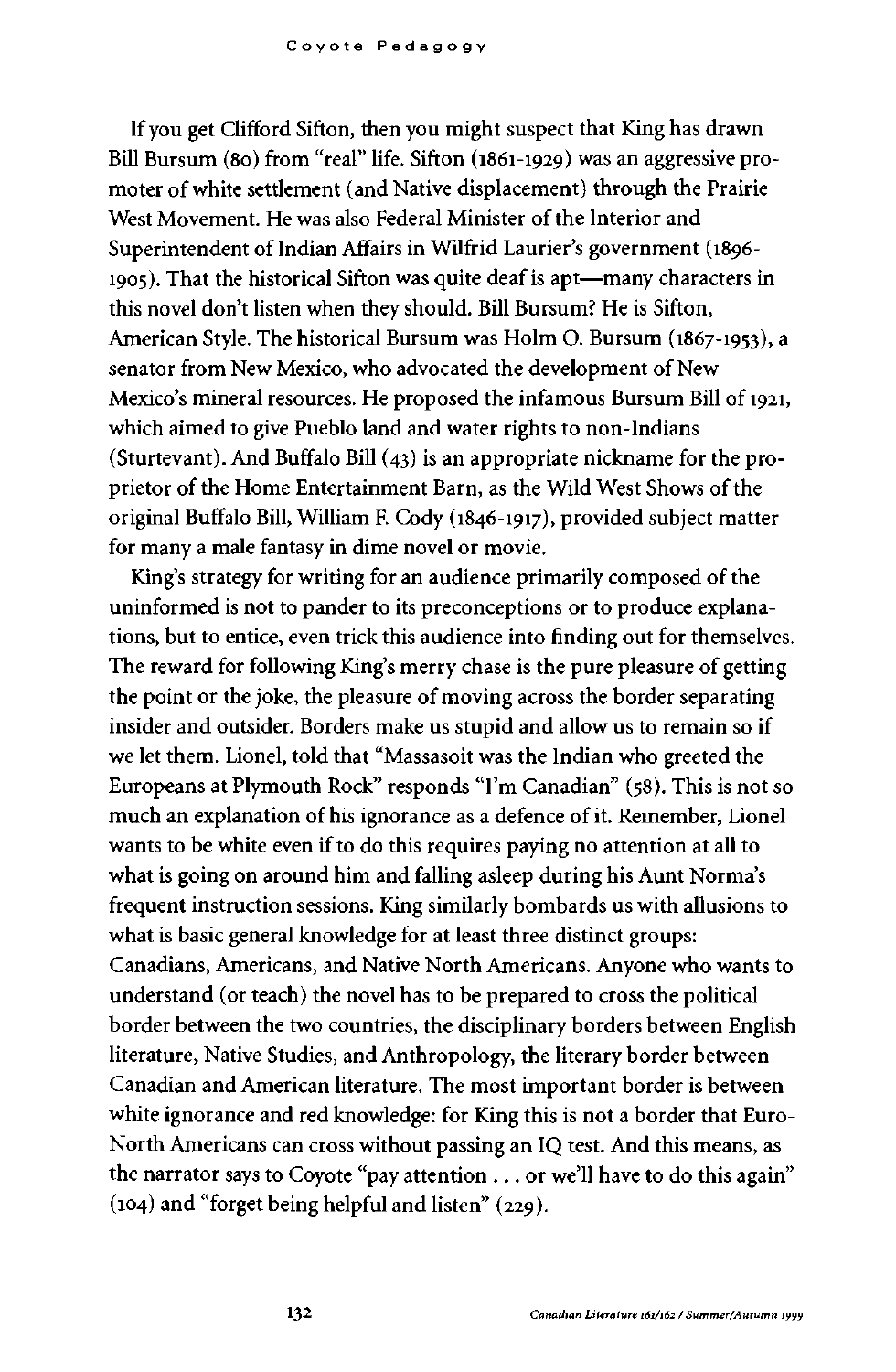Borders mark the edge of the expected, the edge of the known. When Babo, who is keenly perceptive and catches every nuance of what people say to her, goes into the Canadian border post, she notices "a large picture of a woman in a formal with a tiara" (236) hanging on the wall behind the counter. Canadian readers will be particularly amused that "the Queen," Elizabeth II, can be reduced to "a woman," an unknown. This is, by analogy, how whites "see" Native culture: as totally decontextualized. Babo can't know what she is seeing if it is completely foreign to her, but years of oppression have taught her to try. And this is how the reader must learn to operate: to pay attention, especially in foreign territory.

*Green Grass, Running Water* is full of jokes that require detailed cultural/historical knowledge for full appreciation. The biggest joke is the climax of the novel, the bursting of the dam that kills Eli Stands Alone. The climax is tragic because a good man dies for his people and at the same time a huge groaner of a pun that is the punch line for a ridiculous shaggy dog (read shaggy coyote) story. Five hundred years after Columbus, three cars, a red Pinto (23), a blue Nissan (175) and a white Karmann-Ghia (235)—the Nina, the Pinta and the Santa Maria—crash into the already stress-fractured Grand Baleen Dam and break it during an earthquake caused by Coyote's dancing. In a sense then, this novel climaxes, flushes or overflows in an outburst of scatological humour (see Lowe 195), as three used cars, the symbolic shit of twentieth-century technology, overflow the toilet. To get the shaggy dog story one has to have some specific cultural knowledge about Christopher Columbus, his ships, and the flat-earth view commonly (but wrongly) attributed to early explorers. One also has to have been listening, since a shaggy dog story works on sound play, on puns. This is an oral story, don't forget.

To get the point about the timing of the dam break, one also needs some understanding of the Sun Dance. The dam bursts at sunrise (412) on a Sun Dance day; it is the morning after Eli has joined in the dancing (388). To get this point, we only have to "pay attention" to the details of the text itself. Even without insider knowledge, we can understand what Eli's dancing signifies, why Eli takes Lionel there to celebrate his birthday, and why Lionel's getting his face painted is not a trivial or childish birthday treat (Powell 811- 29). If as non-Natives we get this, we cross the border into an area of knowledge about Native spirituality.

To get more of the point about the dam's giving way, Parliament Lake's disappearing because of stress (136) and the refusal of Eli Stands Alone to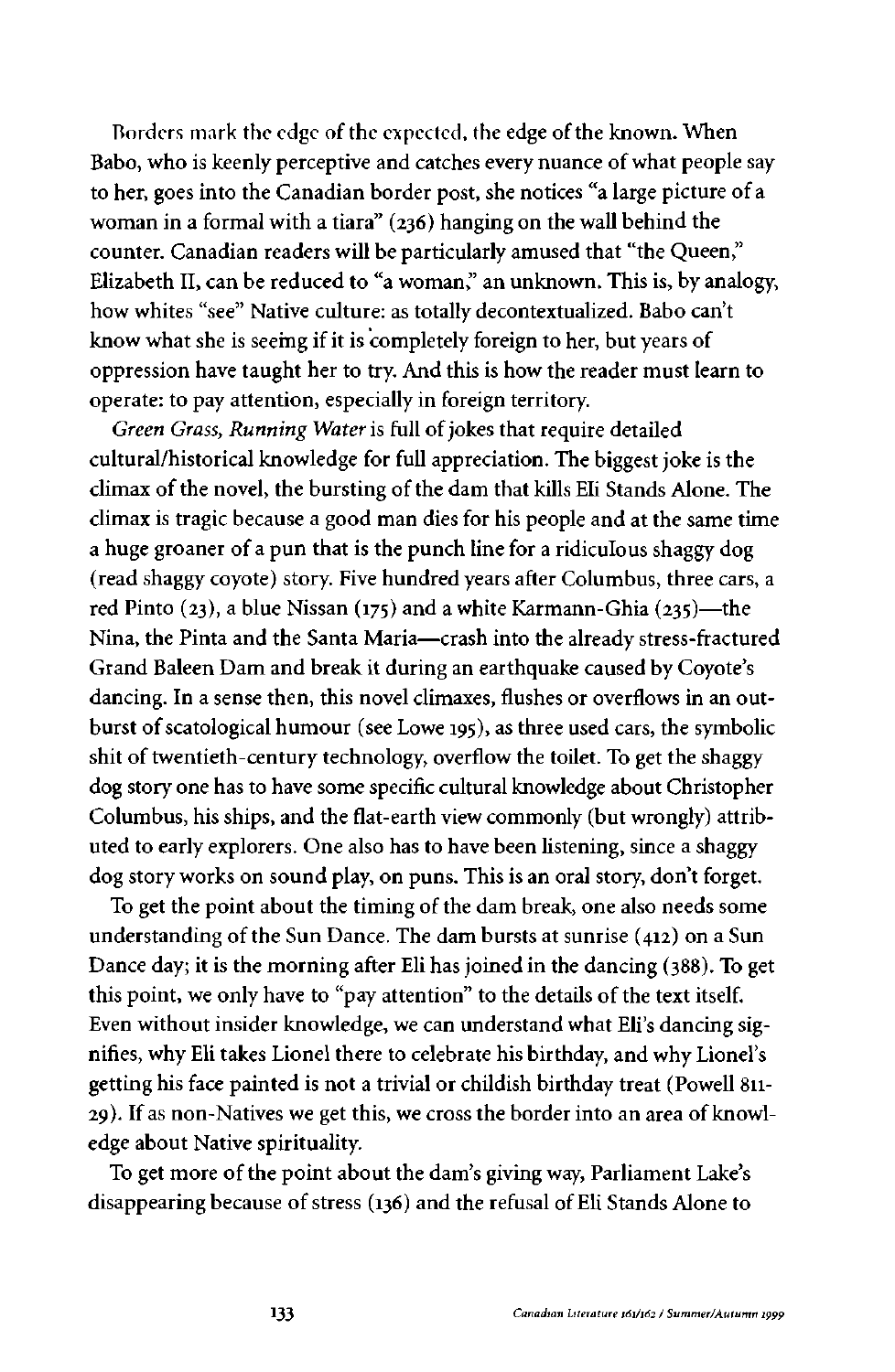move his mother's cabin, one needs knowledge about Elijah Harper, the Meech Lake Accord, the Charlottetown Conference, and the Canadian constitutional debate, as well as knowledge about dam projects affecting North American Natives, for example the James Bay Project, specifically the Great Whale/Grand Baleine Dam and the Cree in Quebec, the Oldman Dam and the Blackfoot in Alberta; and the Kinzua Dam and the Seneca in Pennsylvania (see Waldram, Wallace 5, and Deloria, *Custer* 36). King asks us to bring together different "sets" of information to emphasize the similarities between the struggle over land and water rights on both sides of the border. The promises made in early treaties were to last as long as the sun shines, the waters run and the grasses grow (208, 271, and so on.)

Thus the different views of the dam. Cliff, for example, sees the dam as "a beauty," to which Eli responds "Reminds me of a toilet" (136). King shows what the dam means for both Native economics and Native spirituality. Fishing in Parliament Lake is "probably very good" according to Latisha (336), but there is a court order prohibiting fishing. The dam, in fact, "is killing the river" and if there are no floods, the cottonwoods will not get the nutrients they need; thus, Harley asks "And if the cottonwoods die, where are we going to get the Sun Dance tree?" (376). Just as Native Americans saw their lands disappearing under the rising waters of dam projects, so Bill Bursum is transfixed as his high-priced shoreline disappears after the dam bursts and "the water roll[s] on as it had for eternity" (415). Norma starts to rebuild her mother's cabin where they "can see the sun in the morning" (424). Treaty rights are asserted again; those who think of dams only in terms of economic progress are left, like Bursum, standing on shaky ground.

In order to really "get" the whole joke, one has to learn not only the facts, but also come to terms with a sense of humour that can only be described as subversive, which may explain what the Canadian Security and Intelligence Service is doing in the novel. Consider, for example, the ways in which King fools around with the Bible, literary canons, and taken-forgranted social, political and sexual norms.

King introduces Herman Melville's *Moby Dick* appropriately enough in the section beginning "This according to Ishmael" (104) with several references, including "I read the book. It's Moby-Dick, the great white whale who destroys the *Pequod"* (196). Changing Woman finds herself on the Pequod with Ahab and his men. No white whale appears but the cry goes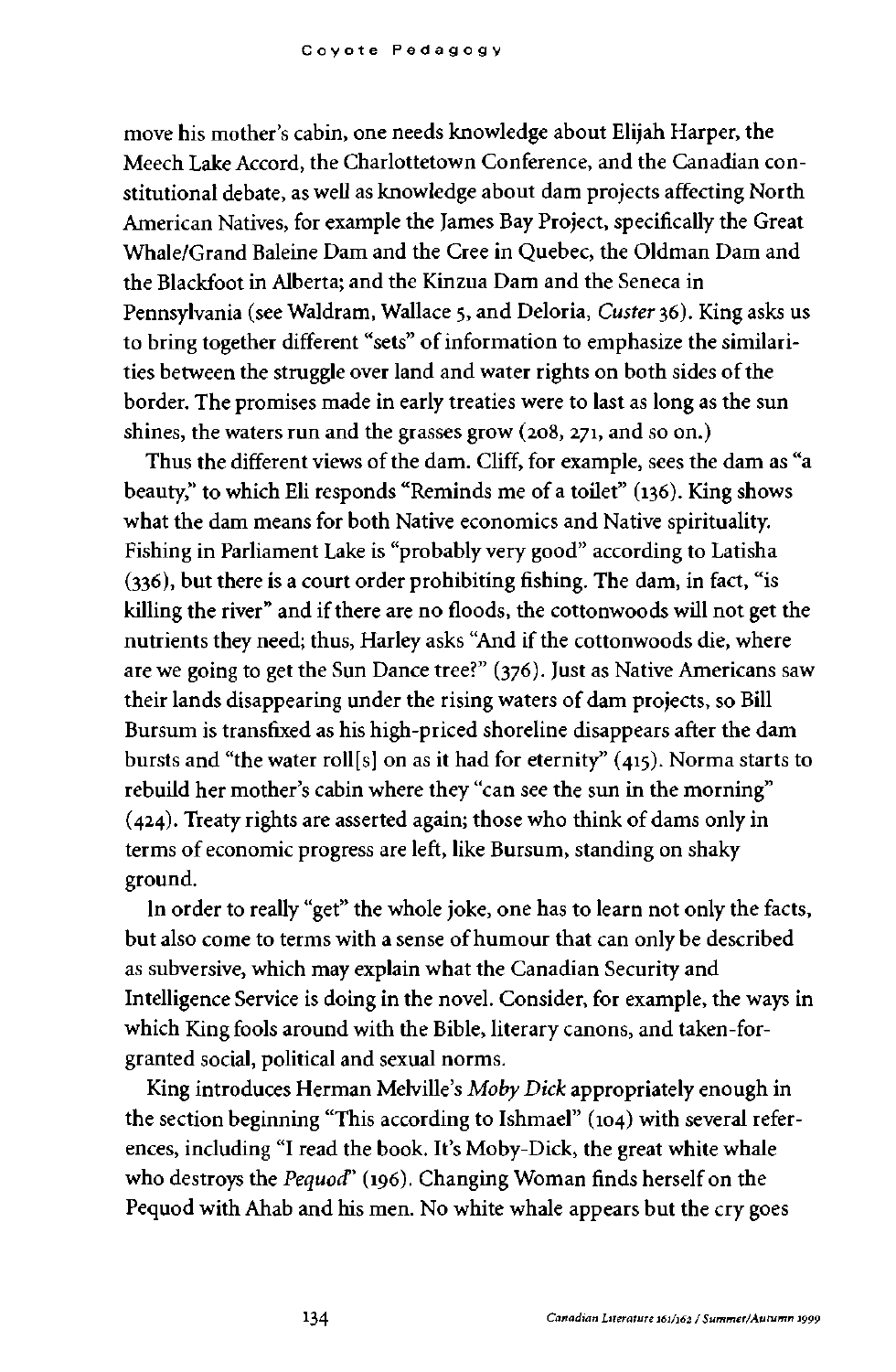up: "Whales whales whales whalesbianswhalesbianswhaleswhales!" (195), and a frenzy of killing ensues. Changing Woman, appalled at the killing, is told "This is a Christian world, you know. We only kill things that are useful or things we don't like" (196), which covers just about everything. Ahab's men keep looking for the white whale and another cry goes up, "Blackwhaleblackwhalesblackwhalesbianblackwhalesebianblackwhale" and Ahab responds "You mean white whale, don't you? Moby-Dick the great male white whale?" (196). Our attention now turns to black instead of white. As in the first cry, King "buries" *lesbian* in the words. Then he uses Ahab to draw particular attention to the maleness of Moby-Dick. What have we got here? An attack on lesbians and the refusal to recognize blackness (and oh, how students of Melville have had to consider the ambiguity of the *whiteness* of the whale!). Though his crew tells him the whale is black and female, Ahab persists in seeing a great white male whale. He also throws overboard anyone willing to see her for what she is (black, female, lesbian). Changing Woman, of course, not only sees her quite clearly, but she thinks she is "a very beautiful whale" (197). She is told to grab a harpoon and make herself useful (if she won't act like a man—Queequeg, the harpooner—then she is, as a woman who might well be slotted into the category black and who seems quite uninterested in sex with men, in danger herself). She instead jumps overboard and joins Moby Jane for a semi-erotic ride (224). The great male adventure story turns into a female friendship story. This inability to see blacks, females, lesbians as people explains why no one has noticed that the four old Indians are women; because they act like men, they have been mapped on to male mixed-race pairs of Western literature that operate on the hierarchical model of the Lone Ranger, whose name in Spanish, *Kemo Sabe,* means "He who knows" and Tonto, whose name means "Numbskull."

To put this all together we have to juxtapose knowledge from different sources. Moby-Dick/Moby-Jane points explicitly to Melville and establishes how gender differences are marked in names (except for Babo!). Most readers will still get the "Look, look, see Dick and Jane" allusion to the perfect white family of the Ginn readers. Dick and Jane also establish the difference between a Moby with a dick and a Moby without one (or any interest in one) and so we can make the jump to lesbian, too. White versus black takes us into a society based on oppressive binaries, hard categories and rigid borders. Even Coyote has trouble seeing Moby-Jane because he has "read the book" (196).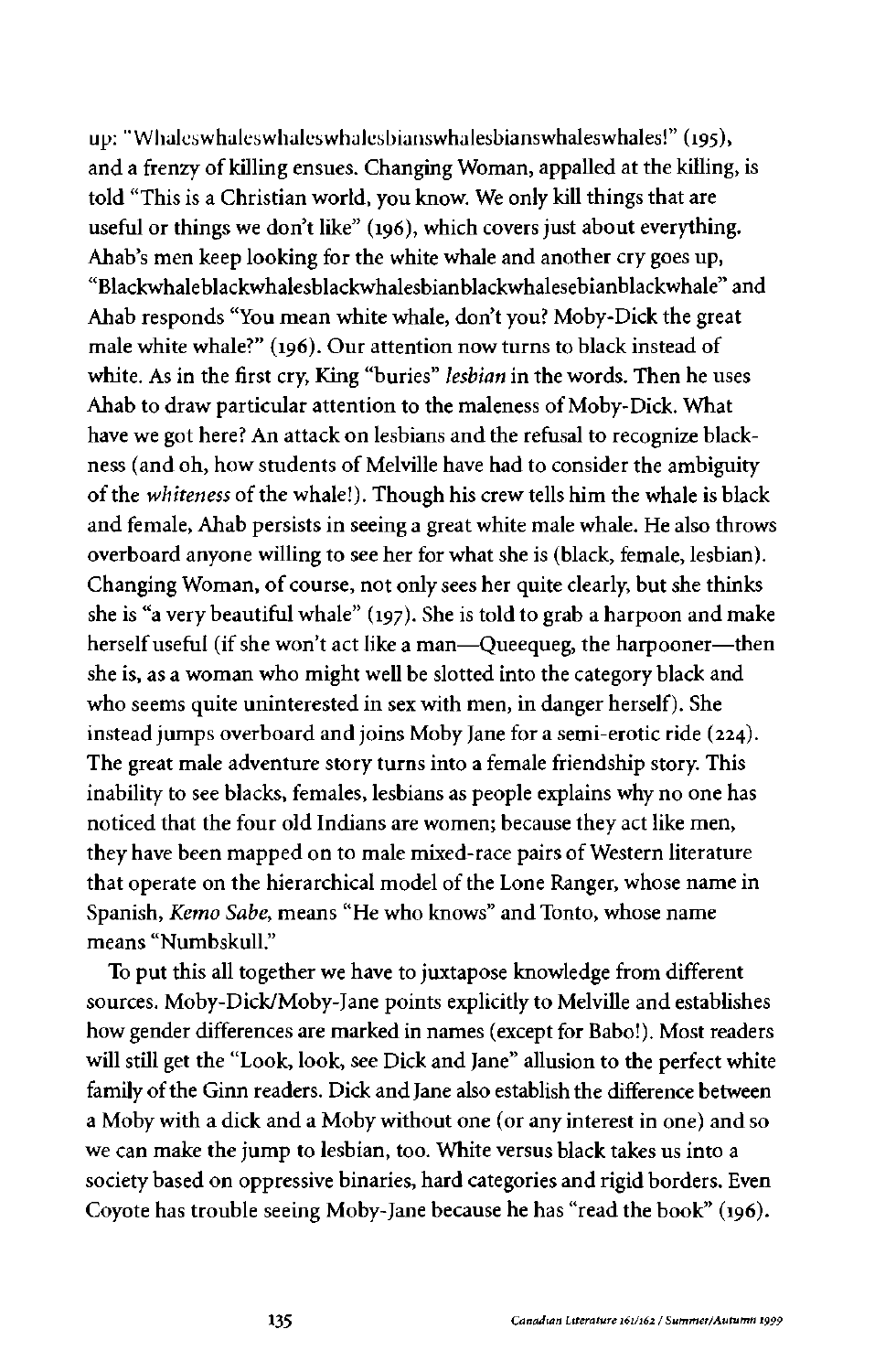And in this episode too, King the history teacher adds the Native twist. His play on Pequod and Pequots reminds Coyote that he may have been reading part of the Western canon, but he ought to have been reading Native history: *Moby-Dick* covers over a white society that killed its foes, sold all the survivors into slavery, and abolished the use of any Pequot names, effectively wiping out any record of them. There are no "others" left to recognize. Thus the process by which the Western canon (not to mention American school readers) has obliterated possibility and difference is laid bare.

The scene between A.A. Gabriel and Thought Woman is too complex to unpack completely here, but the Virgin Birth is the centre for the novel's other main trick: Alberta's pregnancy. This Annunciation scene uses the common misreading of the "immaculate conception' as the conception of Jesus in Mary (rather than Mary's own sinless conception). When Thought Woman says no, Coyote says "So she really means yes, right?"—we are back in the world of compulsory heterosexuality, where every woman is assumed to want sex and a man, whatever she says. Coyote does think about it, clearly, and right after Thought Woman floats away, he starts to dance, the wind rises and the rain falls, a downpour that soaks Alberta "right through to her underwear" (353). In the Cherokee story, Star Woman is made pregnant by the wind (Ywahoo 31). Coyote, apparently, is responsible for impregnating both Alberta and Mary: "But I was helpful too ... That woman who wanted a baby. Now that was helpful" (416). Note that earlier the narrator has explained bestiality to Coyote, but Coyote says "But he doesn't mean coyotes" (146). Rules are made for coyotes to break! Apart from ignoring borders between animal and human (or divine and human, if you prefer), this subversive move makes the central story of the Christian religion into a Coyote story, and repeats the novel's overall strategy which subsumes European culture and history into an Aboriginal framework, and counters a patriarchal religion with a matriarchal one.

And here it's worth making another point: you can never assume that you have got the complete joke: there is always more. For example, Thought Woman floats around thinking about good points and bad points to her situation and we all think of those jokes that begin, well, there's a good side to this and a bad side, which would you like to hear first. But as she floats around, she thinks "Under the good points .. . there are no coyotes" (323). Defoe's Robinson Crusoe does this. So does God in a story called "Coyote Challenges God" told by Harry Robinson in *Write it on Your Heart,* God tells Coyote,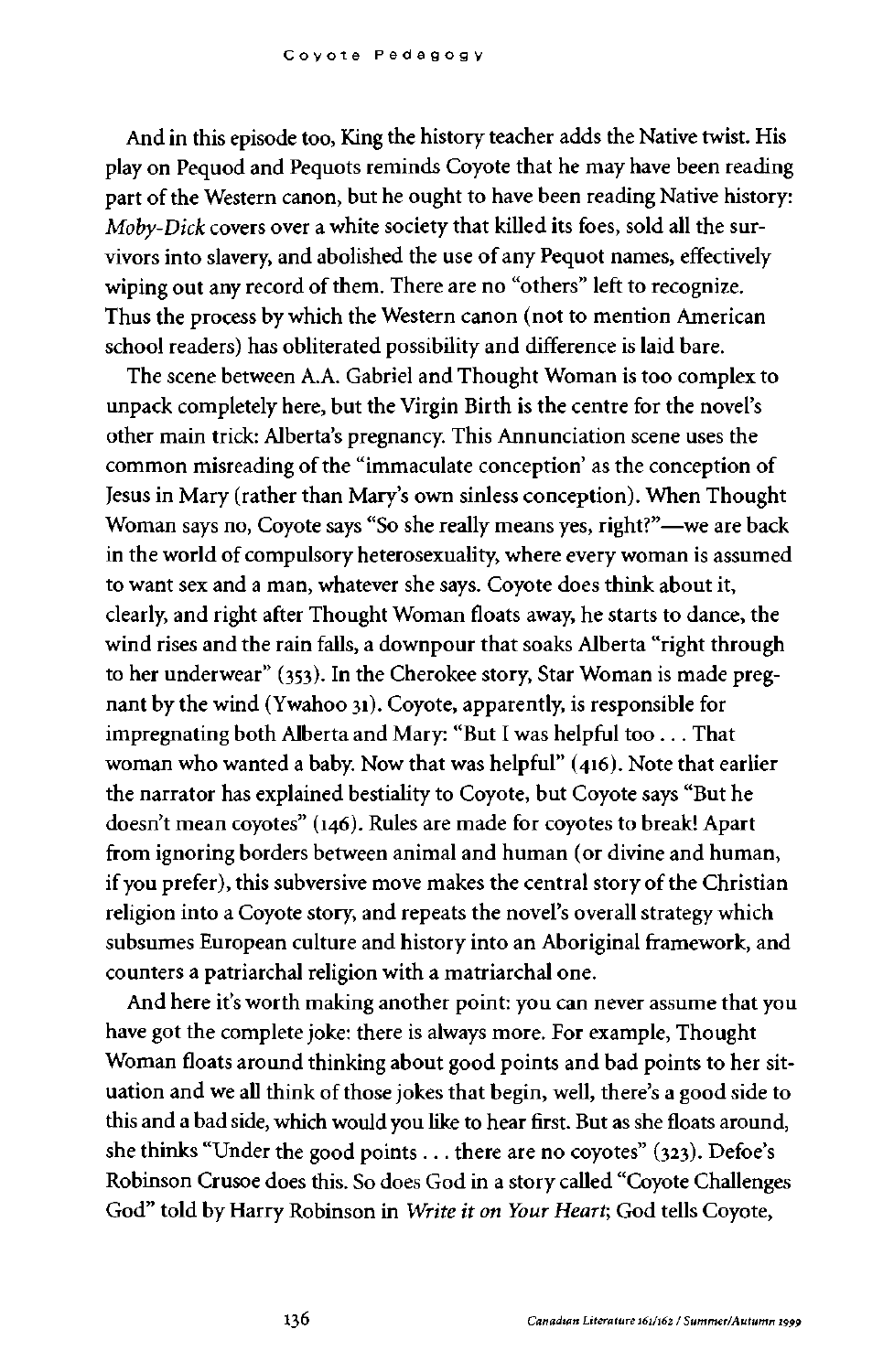you've done a lot of good things and you've done a lot of bad things And it seems to be the bad you've done, it's more than the good. So that's why I'm going to put you in one place. And you going to stay there until the end of the world. (122)

This explains why Old Coyote turns up only in the Native stories—although the narrator says that Coyote can't be contained so easily: "this world is full of Coyotes" (272).

Similarly, the Louis, Ray and Al who hang around Scott Lane also may allude to Canadian modernist poets Louis Dudek, Ray Souster, Al Purdy, and ER. Scott. And remember when Babo notices that the American flagpole tilts to the right and the Canadian flagpole to the left at the border crossing? (see also King "Borders"). This may refer to the dominant politics of each country, but it may also refer to the Sun Dance pole, which must stand absolutely straight in the ceremony (Welch 49). So it's not good enough to pay attention, you have to keep on paying attention. Significantly, Sitting Bull's vision at the last great Sun Dance before Little Big Horn included a voice saying "I give you these [U.S. soldiers] because they have no ears" (Welch 51).

The move from eschatology to scatology is part of Native subversive humour (Lowe 195). Norma turns Latisha's restaurant into a successful tourist trap by taking a racist epithet used against Indians ("dog-eater") and turning it on tourists, who are happy to pay to eat pretend doggy-doo and Black Labrador stew. Lionel, typically, doesn't get Norma's joke, "The Blackfoot didn't eat dog" (57). And it is a pretty complex one. Native Americans turn the sad reality of near-starvation for the Sioux around the time of Little Bighorn, when they had to eat dogs after the buffalo disappeared, into a joke. Vine Deloria Jr. says that "other tribes ... announce that their chef has prepared a special treat for the Sioux guests at the annual banquet through the special cooperation of the local dog pound" *(Custer* 165). But this joke crosses the border (as did the Sioux/Lakota with Sitting Bull after the Battle of Little Bighorn); it also alludes to the White Dog Ceremony—part of a revival of old traditions among the Six Nations at the end of the eighteenth century, now referred to as the Longhouse religion, and practiced on both sides of the Canada-U.S. border (see Hoxie). And of course, the café name alludes to Vine Deloria's book *God is Red,* which pro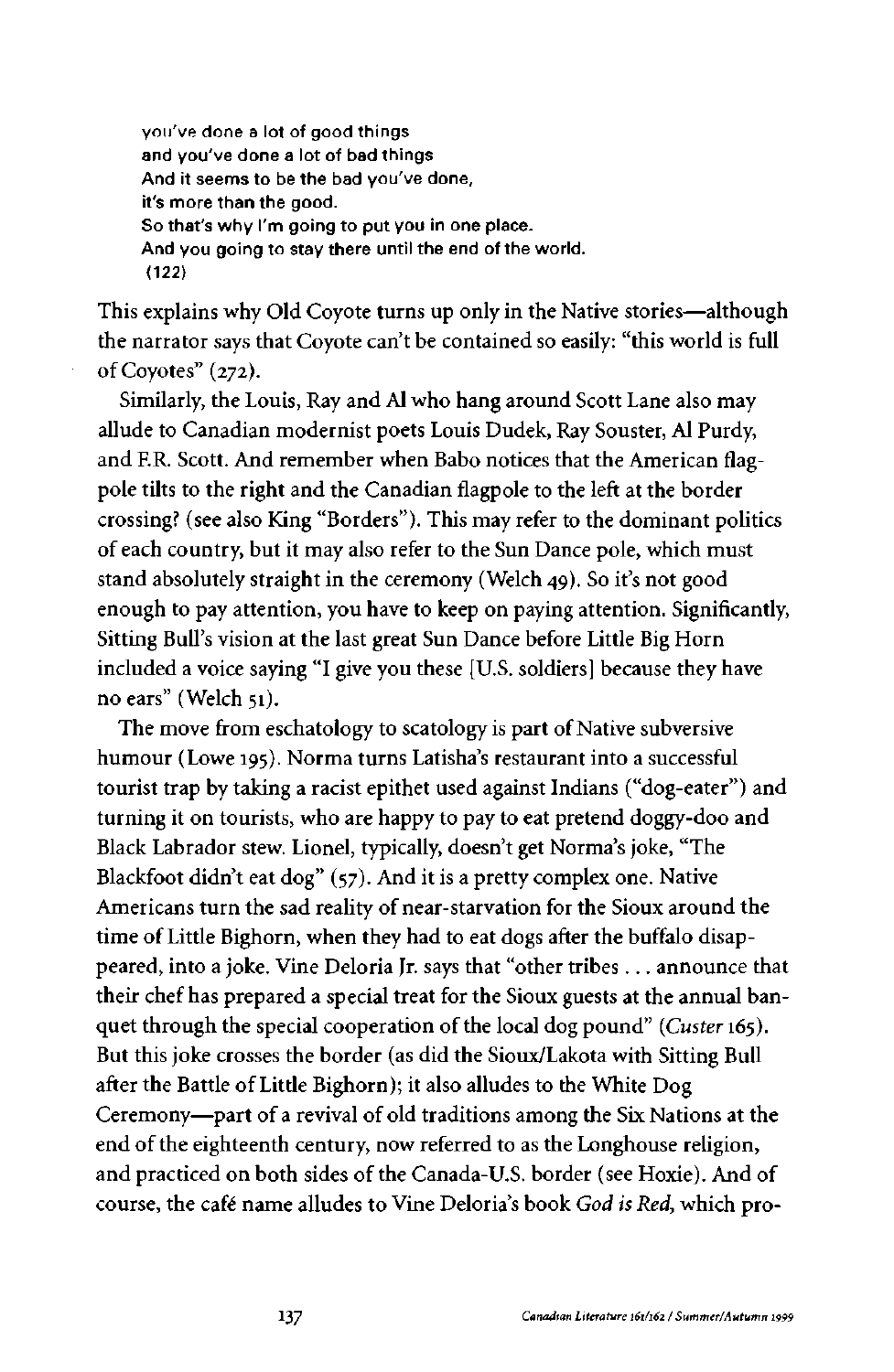poses that religion should derive ecologically from particular territories, and concludes that as Native people "discover the meaning of the lands of their ancestors, the invaders of the North American continent will finally discover that for this land, God is Red" (301). But if you don't get the Native jokes, there are some white jokes here too, for example the pun, signaled by the God/Dog jokes on the opening pages, on Nietzsche's famous aphorism, God is Dead, since this is the Dead Dog, or rather Dead God Café.

This is Native pedagogy. We are not only being taught Native history, but we are also being taught it in the Native way—we are not just acquiring information, but learning how to process it differently. As Lee Maracle explains it

Most of our stories don't have orthodox 'conclusions'; that is left to the listeners, who we trust will draw useful lessons from the story—not necessarily the lessons we wish them to draw, but all conclusions are considered valid. The listeners are drawn into the dilemma and are expected at some point in their lives to actively work themselves out of it. (11-12)

Thus, she argues, Native children "grow bored quickly under European instruction" because "not much is left to the imagination in European stories" (12). Native stories demand that the reader use imagination. (Norma says to Lionel "Always best to figure those things out for yourself" [422]; and Eli says "Can't just tell you that straight out. Wouldn't make any sense. Wouldn't be much of a story" [361] ). In *Life Lived Like a Story: Life Stories of Three Yukon Native Elders* Julie Cruikshank notes her expectation that the women she talked to would tell her stories about the Klondike Gold Rush or the building of the Alaska highway; instead they insisted on telling her traditional stories about how the world began and how their clan got its name. That is, to tell one's story is to begin at the beginning. Ron and Suzanne Scollon explain that Native story tellers are sometimes reluctant to tell stories to outsiders or children because of "the length of time it can be expected to take to make things intelligible to an uninformed audience" (177). King has used all the resources of wit, pun and allusion to compress his story. He tells the story of the creation of the world in order to tell the story of Lionel Red Dog and Alberta Frank in 1992 in Blossom, Alberta, Canada. There's a lot of material to pack in and the only way to do it is through promoting lateral (or bilateral or trilateral) cross-border thinking in the reader.